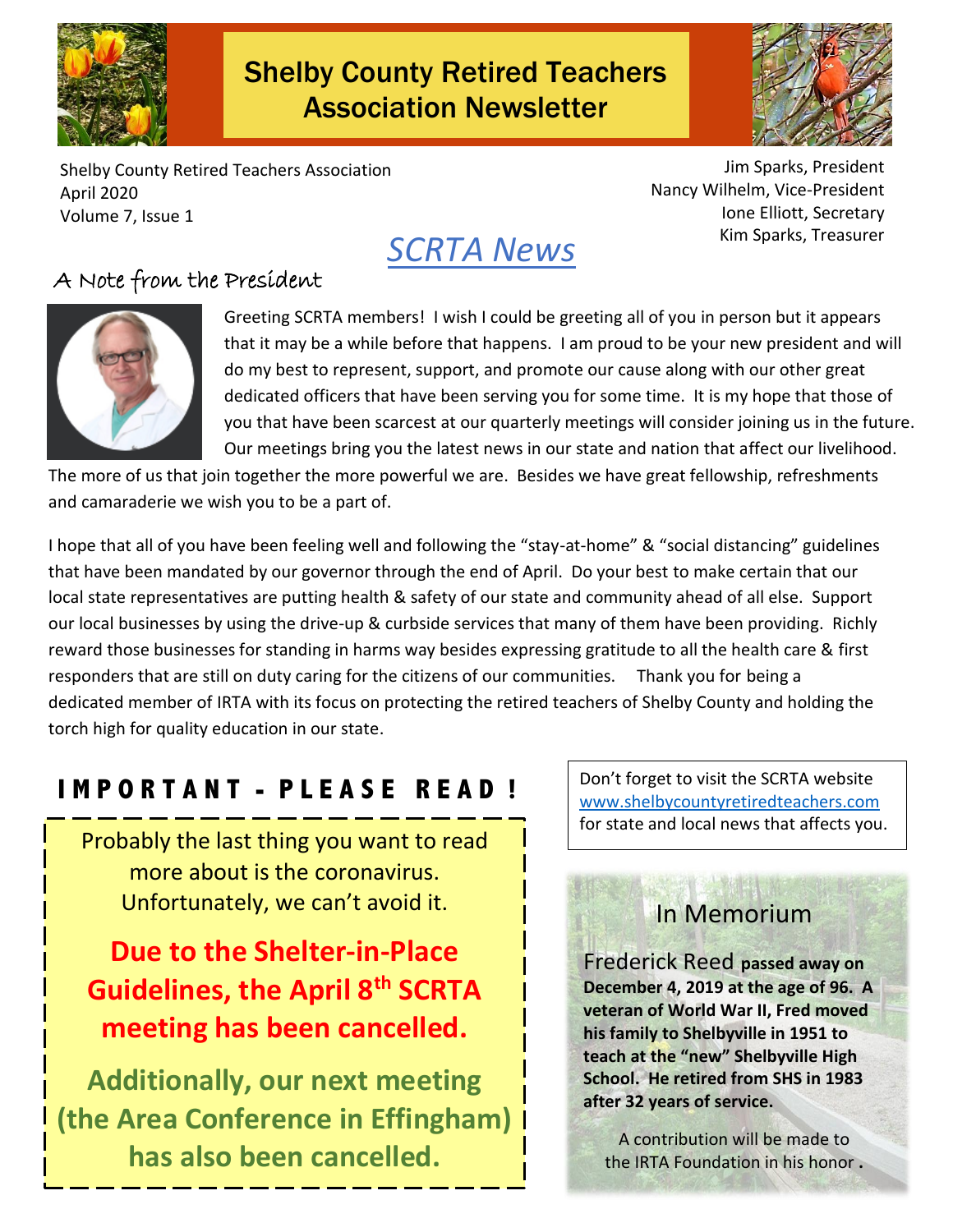## *IRTA News*

#### The following are excerpts from a March 30 letter to IRTA members from our President, John Flaherty:



Because this is a challenging time, we want to alleviate any concerns you may have regarding the protection of your pension and healthcare benefits. For more than 60 years, the Association has focused on protecting your pension and healthcare benefits. Be assured that the Association is continuing to fulfill that mission and in order to do so, we have implemented a business continuity plan.

The business continuity plan allows the IRTA to continue to deliver the lobbying protections, support and products you count on while at the same time ensuring the health and safety of IRTA's eight staff members and their families. Staff members are performing their jobs remotely, working from home or other office spaces. **Phone support at the office will be limited but you are encouraged to use email to ask any questions at irta@irtaonline.org. Staff will also be able to respond via live chat. Use the live chat feature on our website, www.irtaonline.org, Monday through Friday from 9am to 2pm.** This plan will be kept in place until school reopens or when the summer break officially begins.

Thank you for all that you do. Take care of yourself and your family first. We know from history that during times of greatest difficulty, we see the best of humanity. We are reassured to be able to put the health of staff and members first.

 $\mathcal{L}=\mathcal{L}=\mathcal{L}=\mathcal{L}=\mathcal{L}=\mathcal{L}=\mathcal{L}=\mathcal{L}=\mathcal{L}=\mathcal{L}=\mathcal{L}=\mathcal{L}=\mathcal{L}=\mathcal{L}=\mathcal{L}=\mathcal{L}=\mathcal{L}=\mathcal{L}=\mathcal{L}=\mathcal{L}=\mathcal{L}=\mathcal{L}=\mathcal{L}=\mathcal{L}=\mathcal{L}=\mathcal{L}=\mathcal{L}=\mathcal{L}=\mathcal{L}=\mathcal{L}=\mathcal{L}=\mathcal{L}=\mathcal{L}=\mathcal{L}=\mathcal{L}=\mathcal{L}=\mathcal{$ 

In a letter dated March 31, Jim Bachman, Executive Director of IRTA, wrote of changes due to the COVID-19 crisis.

- Considering the safety and health of all IRTA members and IRTA Staff, the decision was made to **cancel all Area Conferences that were scheduled to occur in June of 2020.**
- The Excellence in Education Active Teacher Grant application deadline has been extended until 10/1/20.

 $\overline{\phantom{a}}$  , and the set of the set of the set of the set of the set of the set of the set of the set of the set of the set of the set of the set of the set of the set of the set of the set of the set of the set of the s

The Executive Committee will conduct and make any decisions needed for the Association, the Foundation and the IRTPAC. As of now through April 30th, the IRTA Staff will continue to work from home and is maintaining all the IRTA Office duties.

IRTA Membership Committee Chair Mike Schmidt wrote in February about the importance of supporting IRTA and helping our membership grow. Here are some excerpts from his message

I'd like to point out that today is February  $1<sup>st</sup>$  and all of us retirees know what that means. Today is the day that, if we are at least 62 years old, this year's pension payment increases by a compounded 3%. Hopefully your 3% increase will make 2020 that much more enjoyable than 2019 was. But just remember that we wouldn't have that increase in our bank accounts if the IRTA's instituted lawsuit, Heaton vs. Quinn, hadn't succeeded. Your membership in our association made that success possible, so please share the value of the IRTA with your retired colleagues who aren't members. Ask them to join the only state-wide organization that is dedicated solely to protecting the benefits of retired educators. It's easy to do if you just direct them to our website at irtaonline.org.

**Speaking of \$\$\$** - According to the Illinois Constitution, public pensions are protected and cannot be reduced. Back in 2014 the Illinois Supreme Court ruled that state retirees' health insurance was a part of their pension so it also could not be reduced.

Governor Pritzker's **fiscal year 2021 budget**, released in February, included something you may not be aware of. It proposes that the state's **contribution to the TRS health insurance program be reduced by over \$51 million.** TRIP and TRAIL are underfunded in this budget while several other state retiree health insurance programs are fully funded. The IRTA will be keeping a close eye on this. Watch for emails from IRTA or visit shelbycountyretiredteachers.com regularly for updates, then contact your state senator and representative to protest this. Do not let the state take away our promised and protected benefits!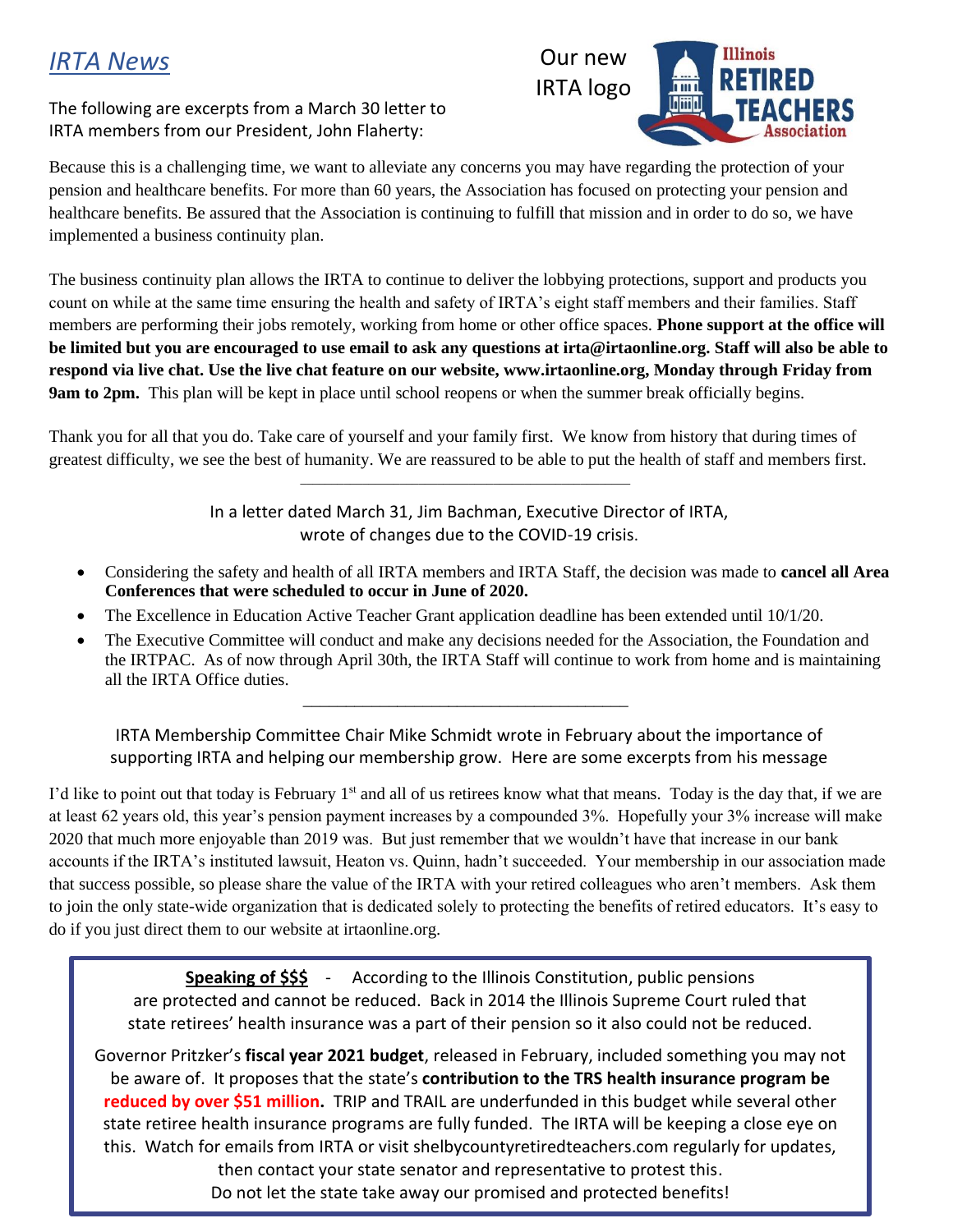### *TRS News* TRS Member Services has also made changes due to the coronavirus

TRS has been designated an "essential" state service in Gov. Pritzker's COVID-19 Executive Order and will continue to provide a measured level of services to members. Ensuring that all benefits are paid to retired members and beneficiaries is our number one priority. The System's emergency procedures, now in place, allow staff to process benefit payments from remote locations as we practice social distancing.

All of us at TRS thank you for your patience during this unprecedented global challenge. In particular, we appreciate your understanding that our **Member Call Center is off-line**. **TRS staff are responding to emergency situations from members via email.** You may reach the Member Services Department at **members@trsil.org**. However, you may experience a slower response than you are used to from TRS during the duration of the work-from-home order.

TRS began organizing its response to COVID-19 on March 3rd, when only four cases of the virus had been identified in Illinois. As concerns about the pandemic increased, TRS established "paying member benefits in full and on time" as its top priority if the System's offices were closed.

\_\_\_\_\_\_\_\_\_\_\_\_\_\_\_\_\_\_\_\_\_\_\_\_\_\_\_\_\_\_\_\_\_\_\_\_

After closing its offices to visitors on **March 13, TRS completely closed the office on March 15, implementing its "work from home" procedures.** The payment procedures normally conducted in the office were tested several times within the remote network before the actual benefit "payroll" was processed.

Working from home, TRS staff processed and certified payments for 124,853 retired members and beneficiaries and sent the payment requests to the Illinois Comptroller's office. The Comptroller's office then transferred the funds on time to the bank accounts of all eligible members. The benefits paid totaled \$586 million. **All TRS member benefits for April were paid in full and on schedule April 1, despite coronavirus restrictions**

### **Are you missing out on money owed to you?**

113,940 recent retirees helped to fund the Early Retirement Option offered by TRS, but then didn't participate in the ERO. **Those members are due a refund of the salary contributions they paid**. **At this point \$44 million has not been claimed**. If you believe you are owed a refund, visit the TRS website (https://member.trsil.org/subsections/secureaccountaccess/security/signin.aspx) and login. Then select "Available Refunds" on the left side navigation area to begin the ERO Refund process

TRS has recently won two awards. The Government Finance Officers Association of the United States and Canada awarded a Certificate of Achievement for Excellence in Financial Reporting to TRS for its Comprehensive Annual Financial Report for the fiscal year ended June 30, 2018. This was the 30th consecutive year that the System has achieved this prestigious award. In addition, TRS received the Recognition Award for Administration in 2019 in recognition of meeting professional standards for plan administration as set forth in the Public Pension Standards of the PPCC. The award is presented by the PPCC, a confederation of the National Association of State Retirement Administrators (NASRA), the National Conference on Public Employee Retirement Systems (NCPERS) and the National Council on Teacher Retirement (NCTR). Learn more about these awards on the TRS website.

### Don't Forget...

**The next two SCRTA meetings have been canceled:** (April 8 and the June Area Conference in Effingham.)

As of now, our next meeting is scheduled for Wednesday, September 2 at the Lake Shelbyville Visitor Center. Hopefully we will be able to gather together then.

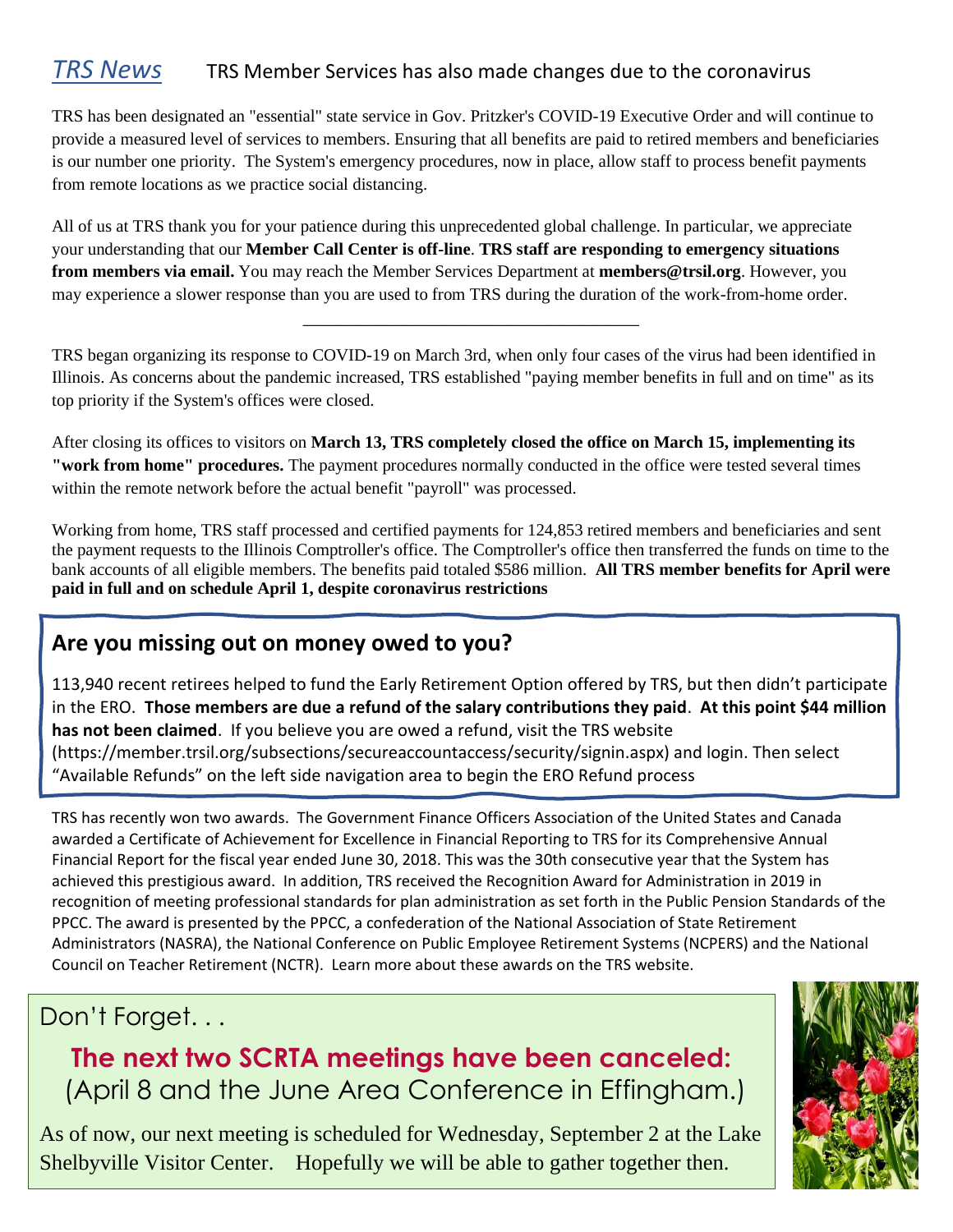# *Legislative News*

Senator Chapin Rose and Representative Brad Halbrook have kept busy in 2020 despite legislative sessions being canceled due to the coronavirus. Below are some excerpts from their websites and email newsletters.

#### - from: **senchapinrose.com**

== Rose Proposes \$100 Million 'Rainmaker Fund" to Boost U of I Recruitment of "Best and Brightest" Next Generation Faculty

"I recently had a very interesting meeting with Urbana campus Chancellor Robert Jones and Provost Andreas Cangellaris where they brought up efforts in other states to create 'Rainmaker Funds' to recruit the next generation of top-tier research faculty talent. They impressed upon me the enormous start-up costs involved in such world-class recruitment efforts due to the lab equipment necessary to get people interested. They estimated it would take \$100 million to really get in the hunt for top-shelf talent and put Illinois at the head of the pack. "

 $\overline{\phantom{a}}$  ,  $\overline{\phantom{a}}$  ,  $\overline{\phantom{a}}$  ,  $\overline{\phantom{a}}$  ,  $\overline{\phantom{a}}$  ,  $\overline{\phantom{a}}$  ,  $\overline{\phantom{a}}$  ,  $\overline{\phantom{a}}$  ,  $\overline{\phantom{a}}$  ,  $\overline{\phantom{a}}$  ,  $\overline{\phantom{a}}$  ,  $\overline{\phantom{a}}$  ,  $\overline{\phantom{a}}$  ,  $\overline{\phantom{a}}$  ,  $\overline{\phantom{a}}$  ,  $\overline{\phantom{a}}$ 

#### == Chapin Rose Recognized for his Support of Manufacturing Jobs

State Senator Chapin Rose has again been recognized for his work in the Illinois Senate to protect and grow high-paying manufacturing and tech jobs. Senator Rose was one of only four Senators to receive a rating of 100 from the Technology and Manufacturing Association (TMA), an organization which represents manufacturers and their employees. The ratings are based on the voting records of lawmakers and their support for the sector and jobs in the Illinois General Assembly.

Both Senator Rose and Representative Halbrook have worked to improve safety at the intersection of Route 32 and the Findlay-Bruce Road.



- excerpts from **Rep. Halbrook's** March 27 newsletter

This week's email report focuses on a **letter I sent to the Governor's office**; the **extension of the tax filing deadline** in Illinois and **the Governor's refusal to pull the plug on the Progressive Income Tax ballot question.** 

(The opening of the letter to the governor from Halbrook and several colleagues)

Governor Pritzker,

There are a series of serious structural reforms that should have been in place before this crisis that would have given both state government and Illinois citizens much more resources and flexibility to weather this emergency. Correcting that is a conversation that we will be having in the weeks and months ahead. Today, regular citizens and small businesses across Illinois need immediate help.

We are calling on you and the Legislature to take the following immediate action:

- 1. **Freeze Unemployment insurance rates** for 12 months and provide assurance that rates don't reflect claims due to coronavirus shutdowns and layoffs
- 2. **Freeze the minimum wage** for the next 18 months
- 3. Return the **light trailer license fee back to \$18** from \$118
- 4. **Sales tax holiday** for the entire duration of any work restriction or stay at home order
- 5. **Prorated abatement of property taxes** across the board equal to number of days of work restriction or stay at home order